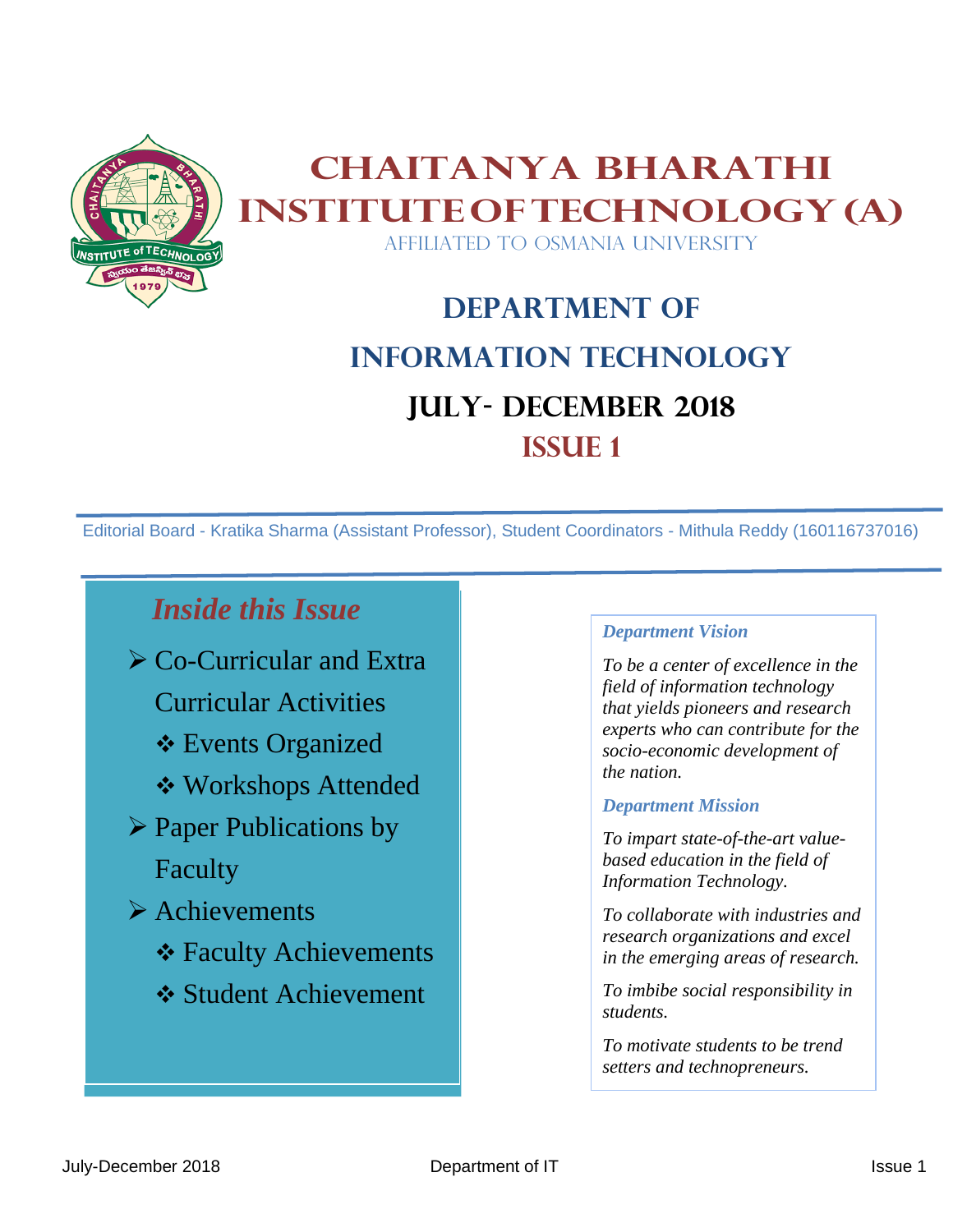# 1. CO-CURRICULAR & EXTRA CURRICULAR ACTIVITIES

#### **Events Organized**

 Department of IT has organized **TECSTASY 2K18**, student technical fest under the aegis of SUDHEE 2K18, during  $28<sup>th</sup>$  and  $29<sup>th</sup>$  September 2018. There are around 10 technical events COGNOS, Kodemania, Bug Hunter, Word Feud, Quiz me, Tech fun, Tech Hunt, Smart Coding, Code-A-Thon, Web Kooks. Students from all over the state participated and made it a grand success. Ms. A. Sirisha and Ms. T. Prathima are the faculty coordinators and Ms Gauthami, Mr Srinivas, Ms Vanitha and Ms Nikitha are the student coordinators.





*Prof. Suresh Pabboju, Head of the Dept., IT, and Ms Jhansi Munikoti, Keynote Speaker, addressing the participants of TECSTASY 2k18*



*Staff and students of Dept. of IT with Key note speaker*

 A hackthon on "Code for IT" under the aegis of coder hub-CBIT, for 2nd year and 3rd year students on 14/09/2018 to 15/09/2018.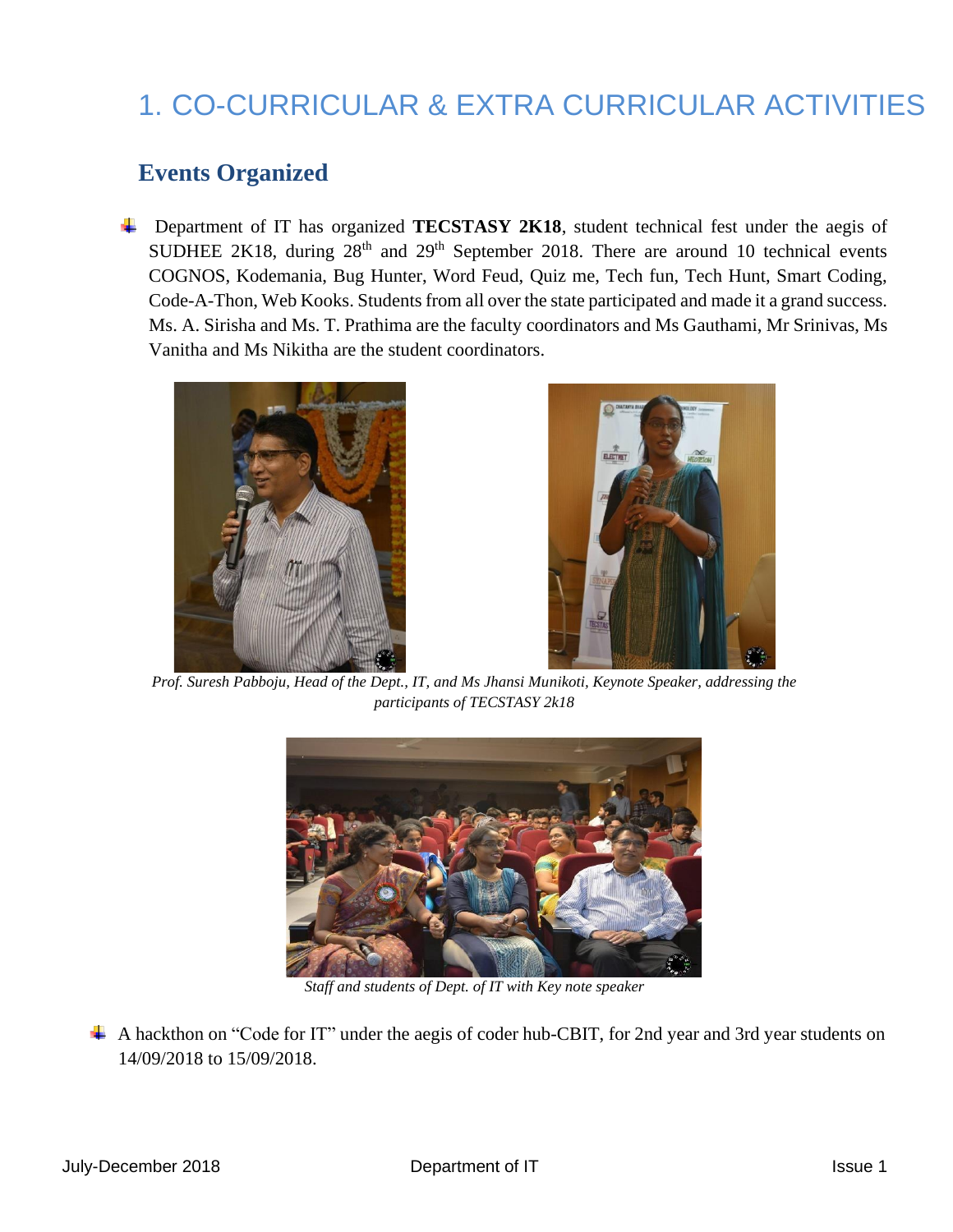### **Workshops/ Conferences Attended**

- Dr. K. Radhika attended a 3-Day Hands-on workshop on 'VMware' organized by the Department of Computer Science and Engineering, University College of Engineering, Osmania University during 29th to 31st October, 2018.
- Mr. K. Gangadhara Rao, attended a 3-day hands-on workshop on 'VMware' organized by the department of Computer Science and Engineering, University College of Engineering, Osmania University during 29th to 31st October, 2018.
- E. Ramalakshmi attended one day workshop on "Application of Mathematics in Space Sciences" organized by CBIT Engineering College, Hyderabad on 30th November 2018.
- <sup> $\pm$ </sup> Mr. S. Rakesh, attended a three-day National Workshop on "Machine Learning and its Applications" from 28-11-2018 to 30-11-2018 at Vasavi College of Engineering, Hyderabad.
- Ms. A.Sirisha, Assistant Professor, has attended a 1-week FDP on Machine Learning using Python organized by Dept. of IT, Vasavi College of Engineering in association with NIT Warangal, under the Scheme of E&ICT during 29.11.2018 to 05.12.2018.
- Ms. Prathima, Assistant Professor, has attended a 1-week FDP on Machine Learning using Python organized by Dept. of IT, Vasavi College of Engineering in association with NIT Warangal, under the Scheme of E & ICT during 29.11.2018 to 05.12.2018.
- E. Ramalakshmi attended one week FDP on "IoT & Embedded System Design" organized by IIT Guwahati during 3rd to8th December,2018 at MVSR Engineering College, Hyderabad

## 2. PAPER PUBLICATIONS BY FACULTY

- Dr. K.Radhika, "Detection of Review Spam and Review Spammers Group", International Journal of Research in Electronics and Computer Engineering, Volume 6, Issue 4, pp.1287-1292, Oct-Nov 2018.
- Ms. T. Prathima, A. Govardhan, Y. Ramadevi, presented a paper entitled "Roughset based classification of audio data" in the 3rd International conference on Computational Intelligence & Informatics (ICCII-2018) held during 28<sup>th</sup>-29<sup>th</sup> Dec 2018 organized by JNTU Hyderabad.
- ↓ Dr D Lakshmi Sreenivasa Reddy, I"dentification of Rare Diseases: An Outlier Analysis Approach International Journal of Applied Engineering Research", Volume 13, Number 14, 2018-11448-11453.
- Ms K. Sugamya, A" Comparative Analogy of CBIR Using Spatial and Spectral Domains", Journal of Advanced Research in Dynamical and Control Systems, 8-special issue-2018, 452- 458
- Ms. E. Rama Lakshmi, "Predictions for Startups", International Journal of Engineering and Technology (IJET), Vol 7, No3.12 -2018.

## 3. ACHIEVEMENTS

#### **Student Achievements**

↓ Hemanth Reddy L, Kavya N& Akhila J, presented a paper on "Number plate Recognition in Python using Neural Networks" in International Conference on New Trends in Engineering& Technology (ICNTET– 2018) organized by GRT Institute of Engineering & Technology, Tiruttani, Chennai, Tamilnadu during  $7<sup>th</sup>$  &  $8<sup>th</sup>$  September 2018.